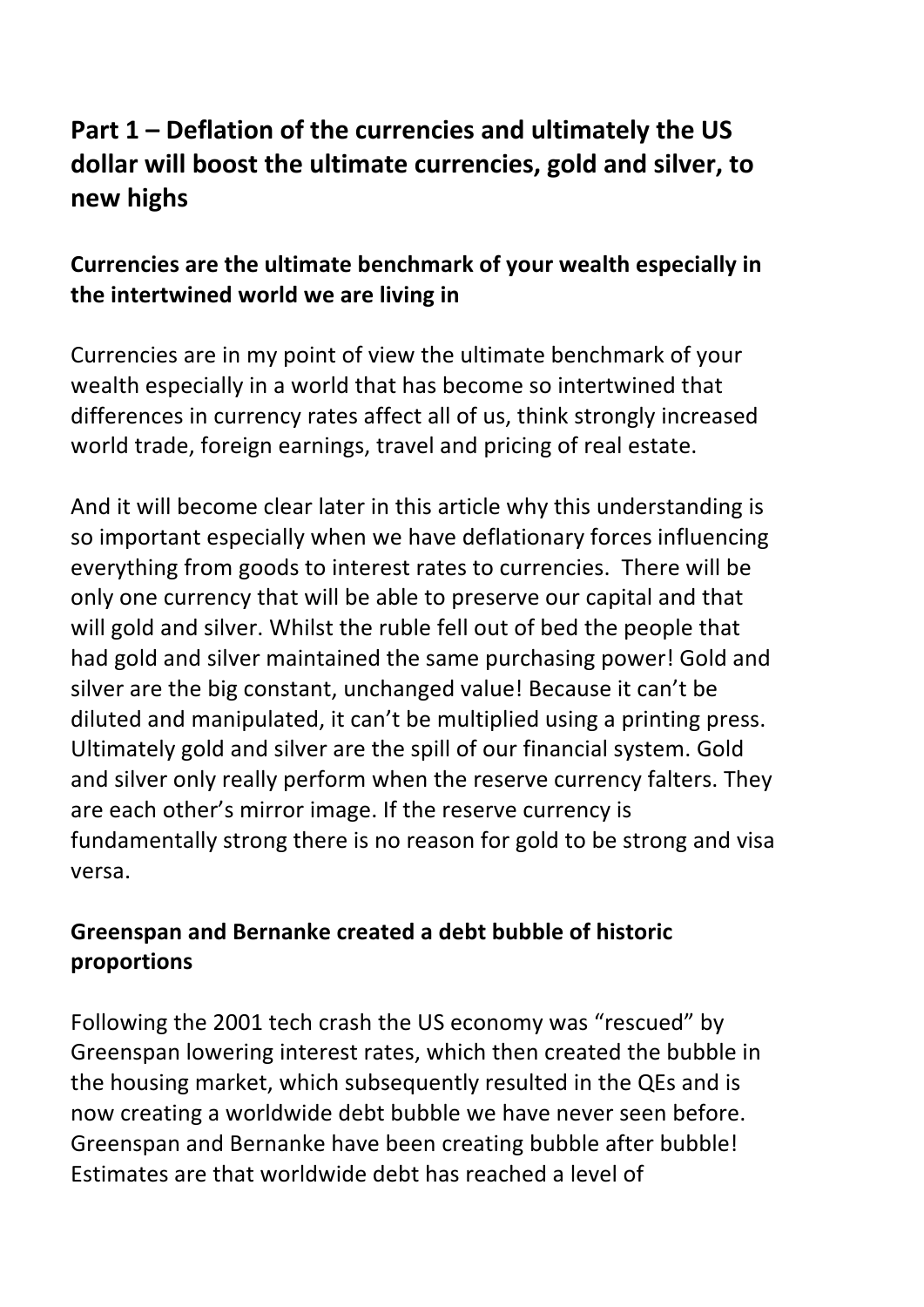approximately \$300trn whilst derivatives (of which 60%+ are interest rate derivatives) are believed to amount to a quadrillion dollars or \$1,000trn. 

Looking at the historic low 10y interest rates we are clearly in a debtdeflation period whereby the economies are pulled down by the overwhelming debt and where low interest rates don't do the trick anymore and neither do the stimulus measures. We have reached the end of the road.

# Deflation is taking hold in Europe with the 30y bund yield now below 1%, money doesn't have any value anymore!!!

On January 30 it was announced that deflation across the 19 countries that use the Eurozone currency is gathering pace. In January, prices in the Eurozone were 0.6% down on their levels a year ago. The figure shows the Eurozone heading deeper into deflationary territory from December, when prices were 0.2% down on the year before.

A large contributor to falling prices is the cost of energy, with oil prices down 50%+ since the middle of last year, energy prices plunged 8.9% in January. If food and energy are stripped out of the calculations, Eurozone prices were still rising at an inflation rate of 0.5%, down from 0.7% the month before though confirming a downward trend.

On the heels of the last German deflation figures and EU's wide deflation prints and the ongoing tumble in inflation expectations the rush for the safety of German bunds continued pushing yields down. Inflation in Germany fell below zero for the first time since October 2009, according to preliminary estimates from statistics agency Destatis, as prices dropped by 0.3% in the year to January. As a result the 30Y German bund yield plunged under 1%, a record low. In my point of view these record low interest rates are basically telling us that money doesn't have any value anymore!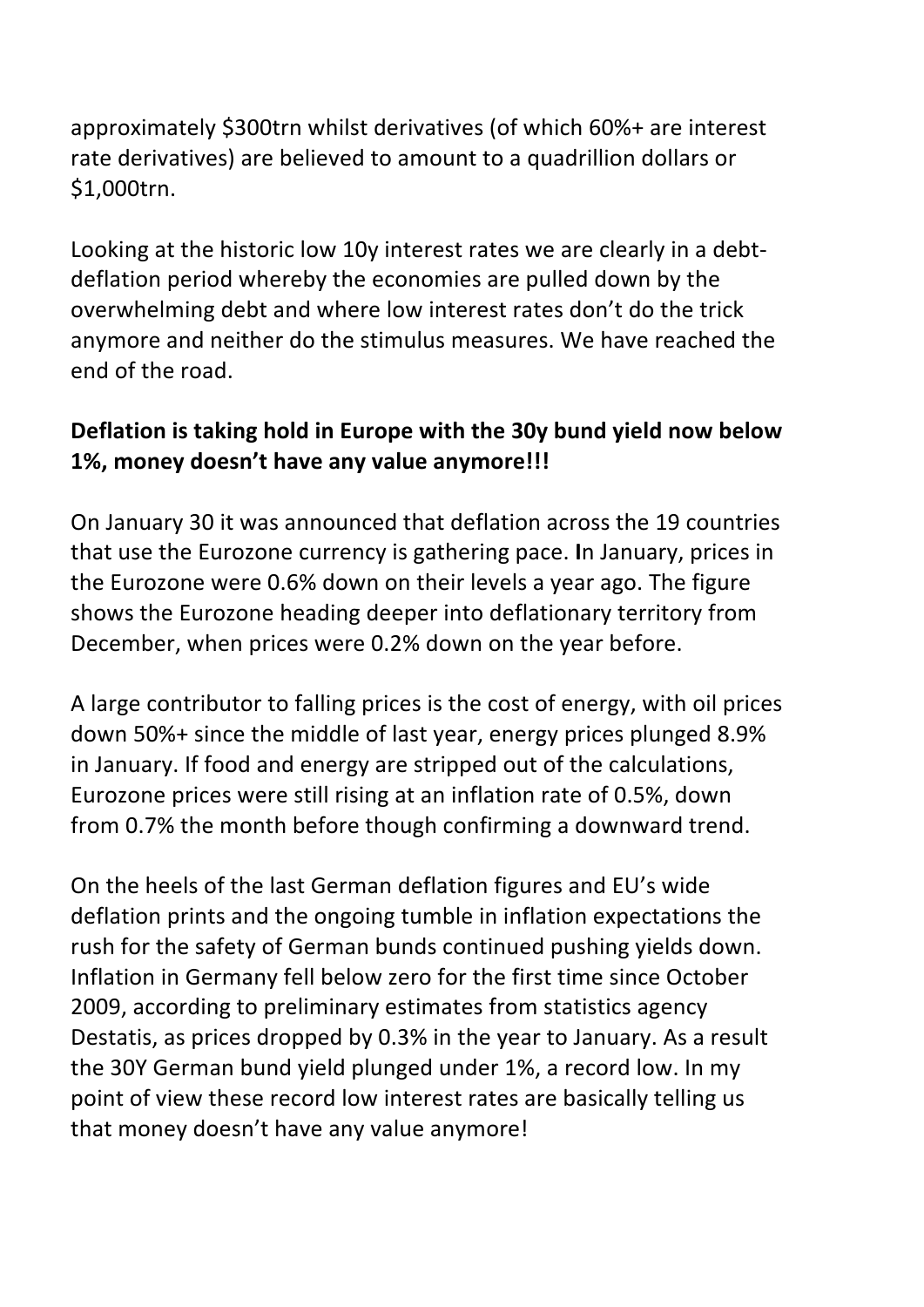While the German economy is strong enough to weather a spell of falling prices, deflation threatens to create havoc in weaker members of the currency area.



As we know on January 22 the European Central Bank (ECB) announced it will inject Euro 1.1trn into the economy as of March 2015. Though in my opinion the chances of success will be very limited. When deflation takes hold it is very difficult to reverse.

# **Why does QE doesn't have the desired effect**

Demand for money to invest in the real economy does not pick up when unusually low rates are lowered further. If you can't tempt people with interest rates at 2% why would they change their mind when interest rates get reduced to 1.5%? The question is if low interest rates don't do the trick why would QE, pumping more money in the economy, do the trick? If there is no confidence your investment will payoff why would you take the risk? This gradual loss of confidence has been expressing itself in an unprecedented plummeting velocity of money since 2006. Money is not going around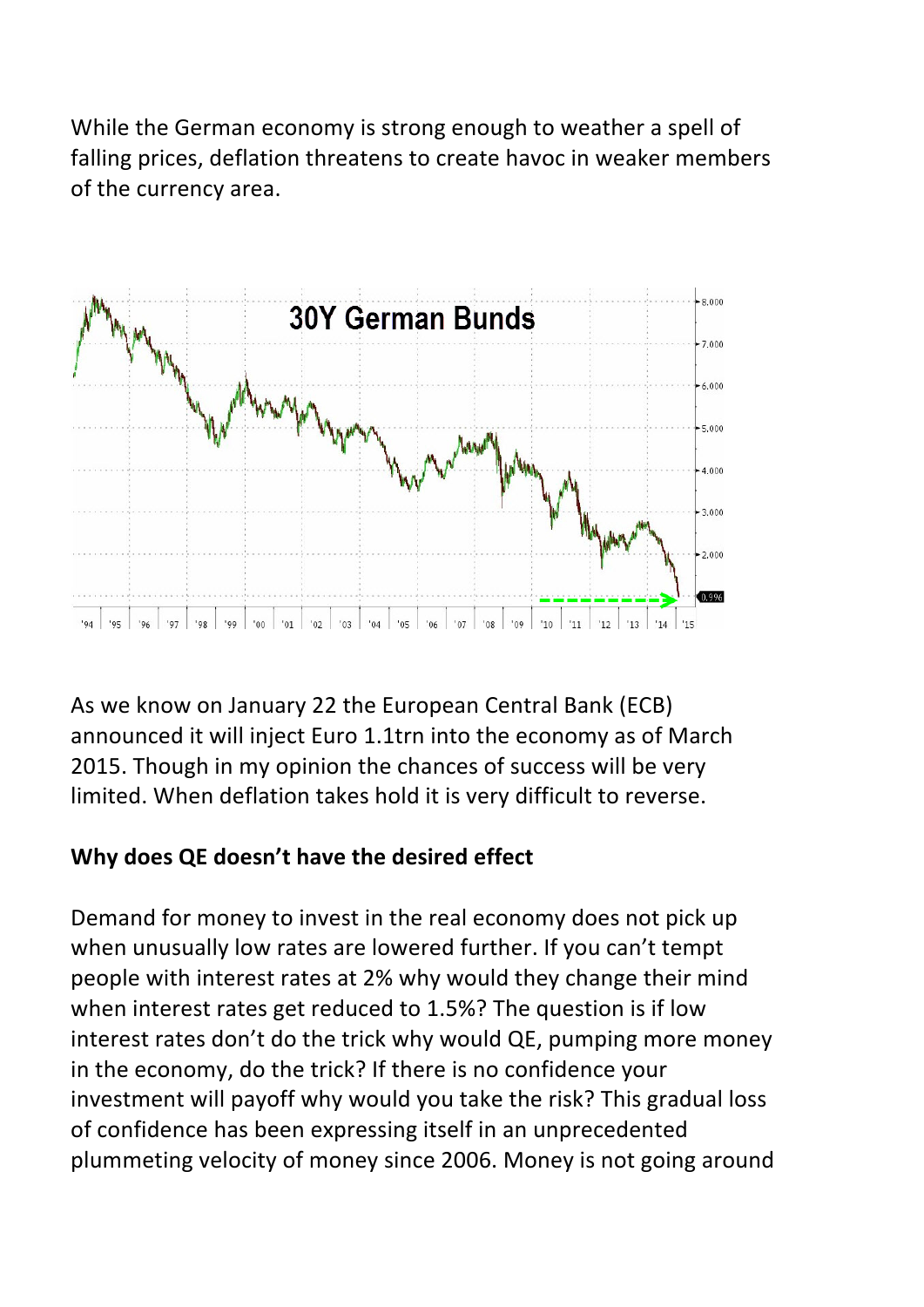creating the multiplier effect. In fact I believe the ultra low interest rates and QEs have a negative multiplier effect, they are destroying wealth because they are inflating the wrong assets and goods.

As mentioned a big problem is that although newly created money by central banks does inflate prices, the central planners can't control which prices will increase or when it will happen. Instead of consumer prices rising, the price inflation may go into other areas, as determined by millions of individuals making their own choices. Today we can find very high prices for stocks, bonds, educational costs, medical care and food, non-that really benefit the middle class.

The Fed's real goal is to make sure there is no opposition to the money printing press they need to run at full speed to keep the financial markets ("confidence") afloat. What other choice does the Fed have? Imagine what the flipside will be with all bond and equity prices being destroyed. The central banks could theoretically go bankrupt, because they are huge investors in the equity and bond markets, people will see their pensions wiped out a la Enron and we will go into an economic winter which will be the ultimate consequence. We are between a rock and a hard place.

#### **More than anything else deflation is a state of mind**

In general inflation is associated with economic growth whilst deflation is linked to falling growth. More than anything else I believe deflation is a state of mind stemming from overwhelming debt, a stagnant housing market (U.S. homeownership fell to a 20-year low of 63.9% in the fourth quarter of 2014), no wage growth, limited (mostly low pay) full time job opportunities due to outsourcing and technological improvements and no life improving opportunities on the horizon that create this loss of confidence that feeds on itself.

The servicing of the large debt levels prevents the money from being spent on economic growth. Unemployment evolves and authorities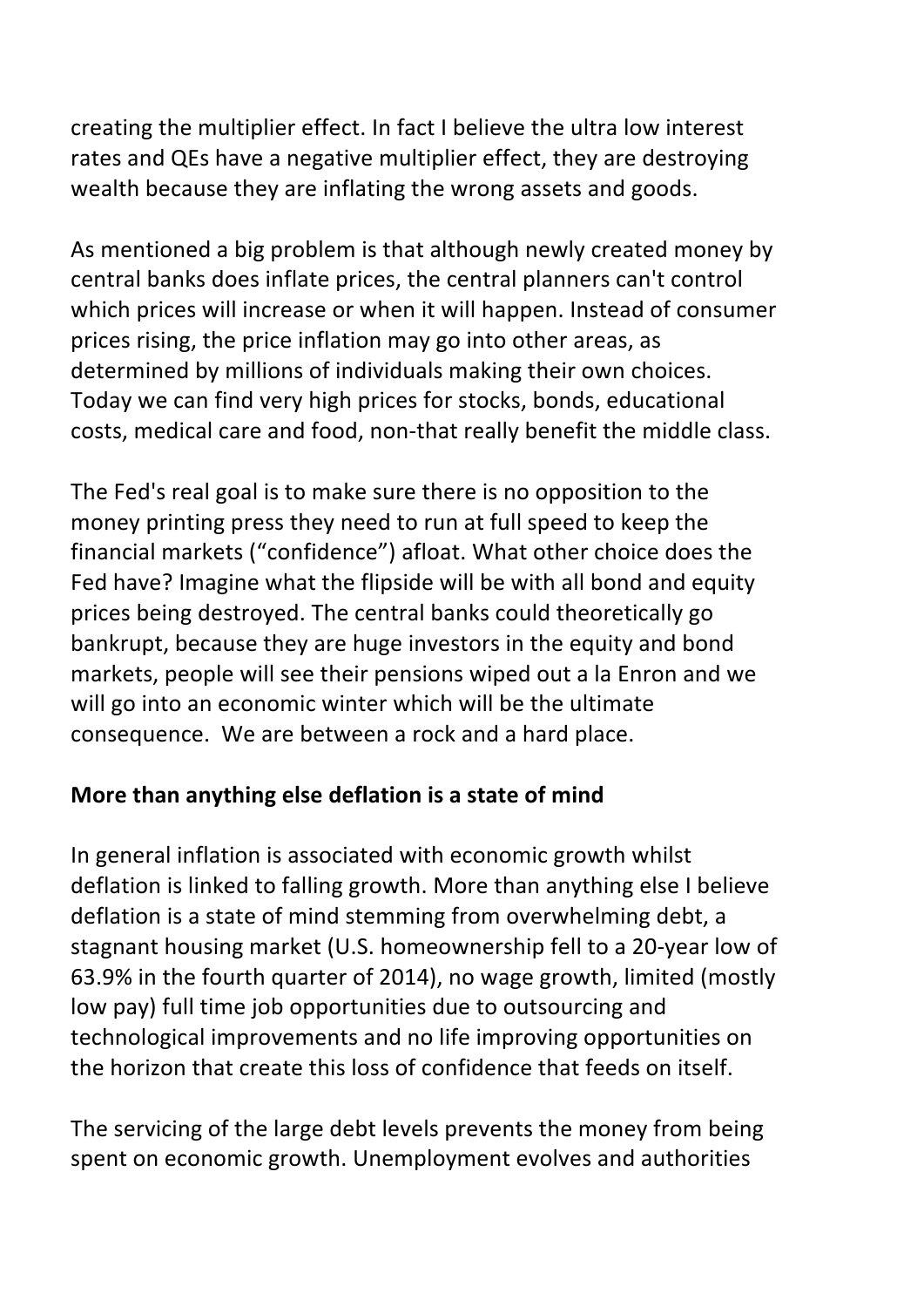reduce interest rates in order to lower debt-servicing costs and stimulate economic growth. Low yields don't necessarily mean more lending to the real economy (I am not talking about the 1% economy). People have lost hope and don't believe they can better their life. As a result consumers don't spend, in other words whatever QE the governments undertake to stimulate the economy their measures won't work. As QEs in the US and Japan have shown the only thing that QEs do is inflate the asset classes that don't benefit the middle class directly, equities and bonds.

Like lemmings at the cliff's edge, central banks seem steeped in denial of the risks they face. Quantitative easing isn't up to the task of restoring sustainable growth and therefore will not reverse the state of mind of deflation. 

# How does deflation expresses itself in goods and money?

Deflation expresses itself in different ways and I would like to make a distinction how deflation manifests itself in goods and currencies. Deflation in goods expresses itself in price declines in nominal money terms whereby for example oil goes from \$100/bbl to \$45bbl because of weakening demand. And we are also witnessing the accompanying effects of this weakness in the GDP figures and the employment situation. Credible studies show that over the last few years, at least a third of U.S. GDP growth (and a large portion of growth in high-paying jobs) came from the expansion of the U.S. energy industry.

U.S. based employers announced plans to cut 53,041 jobs in the month of January, a rise of 63% from last month, outplacement firm Challenger, Gray & Christmas said Thursday. Over 21,000 of those cuts were directly attributable to the recent decline in oil prices, the report said. There were 42% more layoffs in the energy industry in January than the sector cut in all of 2014 put together.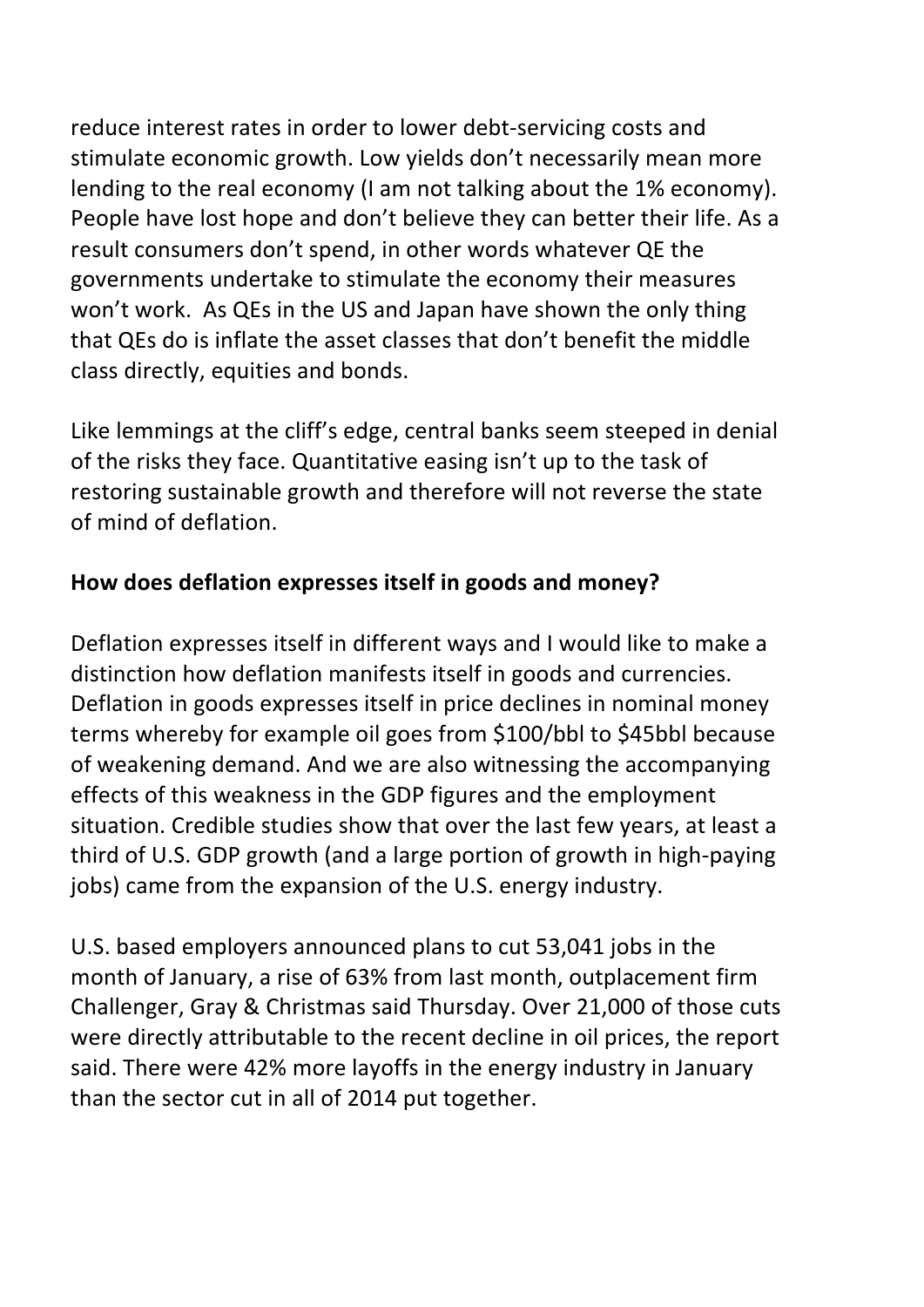### **Deflation in money expresses itself in a devaluation against other currencies**

When we witness deflation in a currency we don't see the nominal denomination of the money diminishing (say a \$100 note doesn't suddenly read \$80) though we will see the currency devaluing against a basket of foreign currencies, basically the currency will show what its relative value, its purchasing power (how many goods you can buy), is against other world currencies.

In fact when we see deflationary effects unfolding we initially see the money becoming temporarily worth "more" in the country where it is legal tender because goods are getting cheaper in nominal terms (\$3 instead of \$4) and the money maintains the same nominal value of say \$100 despite the fact that it should also become worth less because of the deteriorating economy. Though subsequently with people struggling to pay their debts, as a result of a deteriorating economy, the money of a country becomes worth less and less and devalues in purchasing power nationally as well as internationally.

Today we witness these deflationary currencies (Yen, Euro, oil and EM currencies) devaluing especially against gold and the US dollar which index has shown a parabolic climb rising by 18.7% from 80 in July 2014 to 94.25 February 4, 2015 

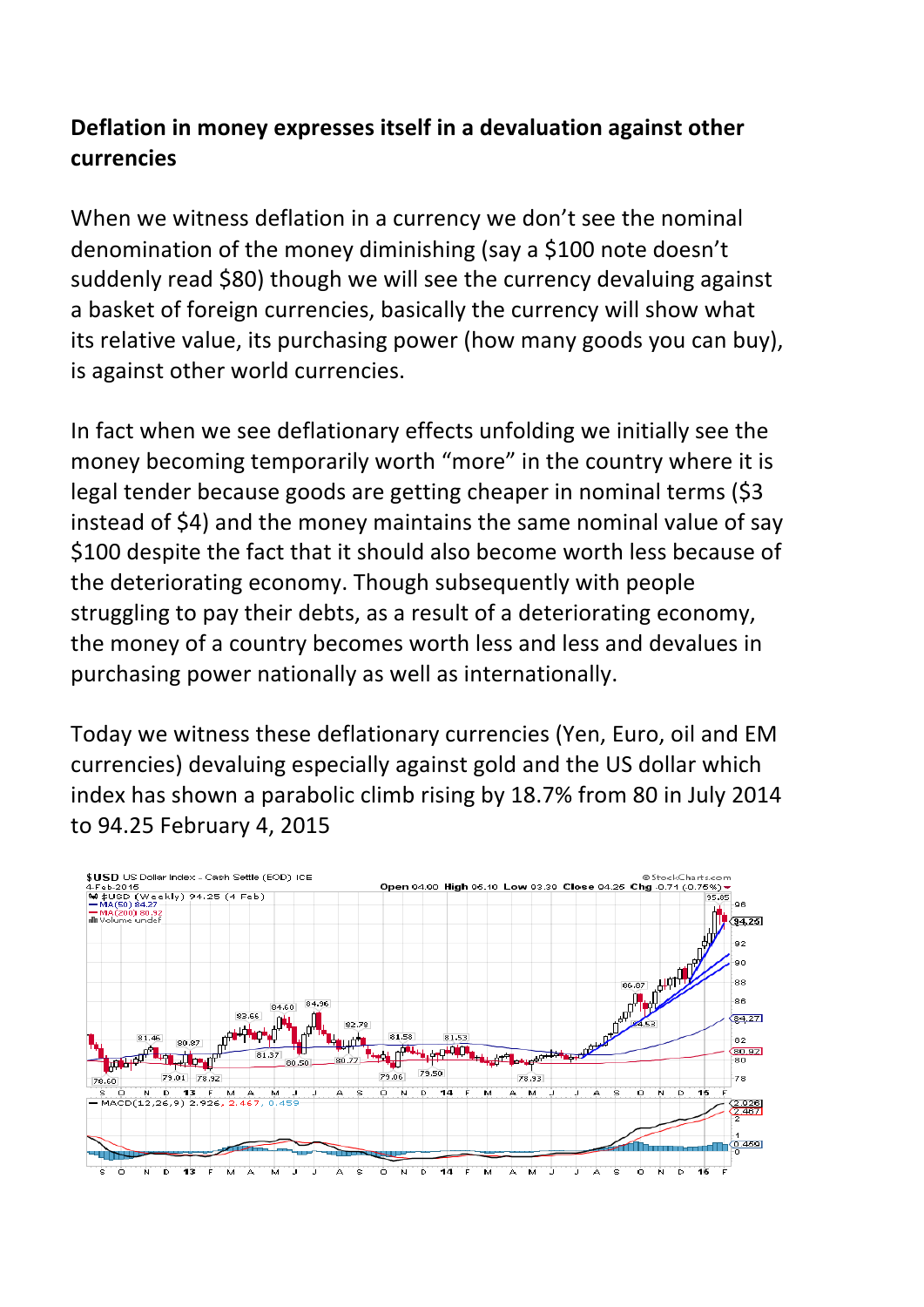Currencies ultimately express the strength of the economy and thus determine your purchasing power vis a vis other currencies. Think the revaluation of the Swiss franc and the US dollar, which allows holders of these currencies to import goods at much cheaper prices and thus increase their purchasing power. Though it should be emphasized that at the same time as a consequence they also import deflation through lower priced imported goods expressed in their currencies.

#### All currencies are collapsing in favor of the US dollar by default

Next to important world currencies weakening such as the Yen and the Euro, following their QEs, we just saw the Mexican Peso back over 15 against the US for the first time since March 2009 whilst the Brazilian Real is also tanking (back near 10-year lows) following weakness in emerging market sentiment.

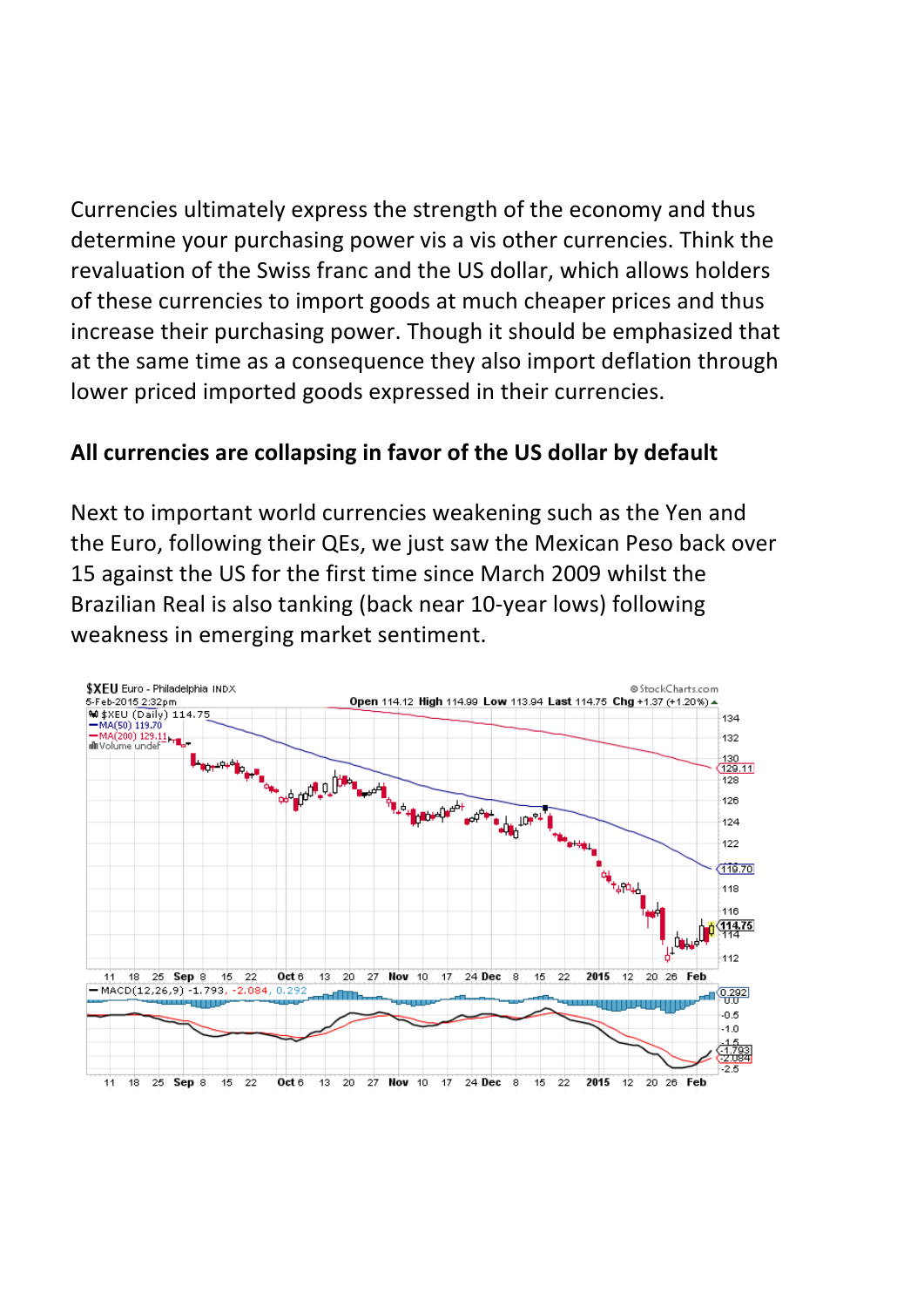Following the QE announcement by the ECB between January 22 and the high on Friday January 23 the Euro fell by 4.3% from 1.16 to 1.11 against the dollar whilst the USD Index (representing a basket of world currencies Euro 57.6%, Yen 13.6%, Pound 11.9%, C\$ 9.1%, SKr 4.2%, CHF 3.6%) climbed a remarkable 3.25% in 36 hours.

I want to emphasize that this is A MOVE BY DEFAULT into the dollar because investors can't park their money anywhere else than the dollar (and gold and silver) especially considering the fact that the Euro is the currency with the highest combined value of cash in circulation in the world, and the second most traded currency in the foreign exchange market behind the American dollar. Based on IMF data the U.S. dollar's share of global foreign currency reserves was around 61% and the euro's 24% at the end of the second quarter 2014. Next to the fact that the US dollar is the reserve currency and there is the perception that the Fed could raise interest rates (though the trends in the 10y and 30y interest rates tell you differently).

Anyway what I would like to stress is that a 3.25% move in any currency is a monster move let alone when it is the reserve currency Index that moves so much. We also see increased volatility in oil with movements of 8% up or down on a daily basis and swings in the Dow Jones and S&P500 of 1%-2%. Not a good sign.

Just imagine the amounts of money that are involved in lifting the reserve currency! Next to the fact that these monster moves in general are very distorting especially with respect to the EM countries we should take into account that it is often these kind of parabolic moves that end a trend, no matter up or down. In the end all parabolic moves end badly. Although according to the point and figure chart for the USD index the upward way could be free to 120 it should also be noted that any further strength in the USD could be seen as a bad sign because it means that all other currencies are falling by the wayside!